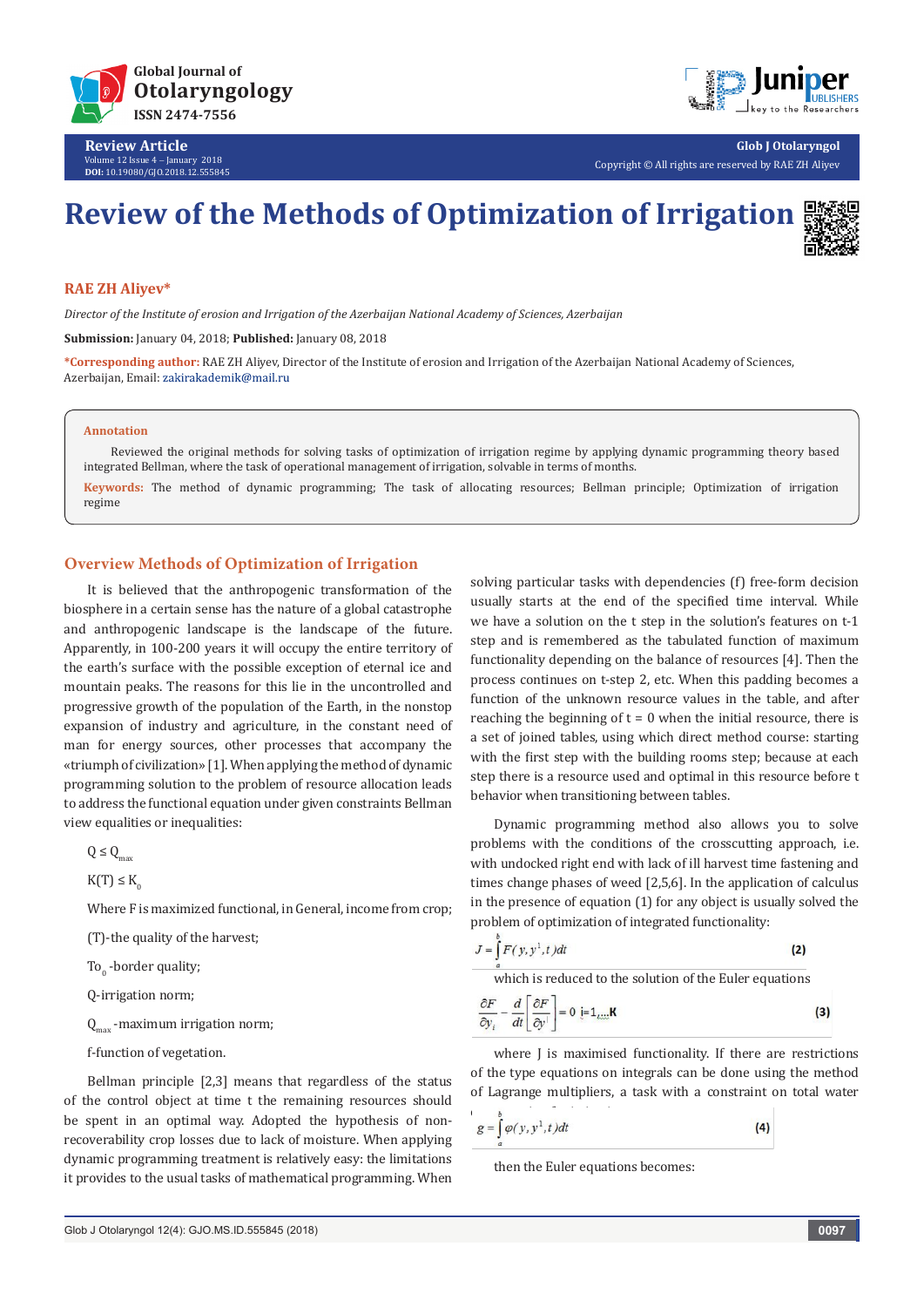$(5)$ 

$$
\frac{\partial F}{\partial y_i} - \frac{d}{dt} \left[ \lambda + \left( \frac{\partial F}{\partial y_i} \right) \right] = 0 \quad \text{i=1}_{\text{min}} \mathbf{m}
$$

where  $\lambda$  is the Lagrange multiplier; m is the number of constraints.

When constraints types:  $g(t) = (y, y<sup>1</sup>, t)$ 

the Lagrange multiplier  $\lambda$  is replaced by Lagrange function  $\lambda(t)$ and the equations of the form:

$$
\frac{\partial F}{\partial y_i} - \frac{d}{dt} \left[ \lambda(t) + \left( \frac{\partial F}{\partial y_i} \right) \right] = 0 \neq 1, \dots, m
$$
 (6)

When limitations common type inequality for value (i) task is quite difficult, because one has to resort to non-linear change of the conditions, something that makes it very difficult primary challenge. A kind of variation is the task of the Bolza problem with cutting conditions and that add additional terms into the system through a floating right side-lack of fixing the time of harvest and the time change vegetative phases [1,3,7]. When you use the maximum, principle for finding the extremum of the integral functional (F) needed to be addressed in a major (3) and (4) of coupled differential equations, minimizing the Hamiltonian h:

$$
H = F + \sum_{i=1}^{n} \psi_i \cdot f \tag{7}
$$

Where  $\psi_{_{(i)}}$  -solution of the coupled system and  $\psi_{_0}$  = F optimality criterion

$$
\frac{d\psi_i}{dt} = -\frac{\partial H}{\partial y_i} \tag{8}
$$

under the terms of the task  $_{(i)}(0) = C_{(i)}$ .

In General, the task is a peer-to-peer with boundary conditions it must be satisfying conditions at two points.

In the systems of differential equations increases twice, because faced with the primary and associated tasks. However, dealing with the limitations of both types of equations and inequalities, type here is relatively easier than in variational calculus. Task variation in any of the mentioned options can be resolved on the basis of the knowledge base by using artificial intelligence expert systems assessments. It is helpful to apply hybrid systems, partly using conventional methods of optimization and modeling. The use of artificial intelligence in the form of the hybrid system allows you to replace, to a large extent, the task of identifying knowledge gained in the process of research and industrial-economic activities.

Thus, proceeding from the complexities of working with constraints, it is necessary to abandon the use of calculus. It is obvious that, despite the need for double passage, dynamic programming is quite acceptable for the problem of optimization of crop irrigation regime. In addition to these, there are common techniques enough private methods adapt to optimize the moisture

of crops, such as based on the theory of statistical decisions matrix constructed taking losses [1,6,8,9]. In the work of the task of selecting the irrigation regime on the basis of climate, regulatory and statistical models for rainfall forecast, taking into account forecasting accuracy is accepted one of three strategies:

 $S_{KL}$ -climatic,

Sn -normative (based on established standards),

 $S_p$  -forecast (based on statistical data processing and of methods of regression analysis),

Swholesale -optimal.

Task definition  $S_{KL}$ ,  $S_n$ ,  $S_p$  solved in the context of the plan for the year based on years of historical data on crop yields, precipitation, solar radiation, etc. There's also task of operational management of irrigation, solvable in terms of months. It does not, however, examines the current State plants, forecast meteorological conditions, soil moisture and the effect of fertilizing. To address the operational challenges are encouraged to use the method of dynamic programming. Thus, the most natural and practical way to solve the tasks of optimization of irrigation regime is dynamic programming method adapted to the respective conditions of agriculture

### **References**

- 1. Protasov IN Maxima and minima in geometry. Library of mathematical education, Russia p. 31.
- 2. Aliev ZH, Jafarov AM (2007) Use of the method of the Dynamic Programming in process of optimization of the irrigation agriculture in condition of mountain agriculture. The Ninth International Congress of Baku «Emerge, Ecology, Economy", Azerbaijan Republic p. 7-9.
- 3. Zakir Aliev (2005) Question to protect soil in Azerbaijan republic husbandries. Journal of water and land development, the Institute for Land Reclamation and Environmental Engineering in A Agriculture, Polish academy of Sciences 9: 116-121.
- 4. (2002) International Center C/X Research in the dry in the Dry Areas (ICARDA) Irrigation regime and monitoring equipment. U Umarova, A Karimov Taraz (edn): IC «AQUA, pp. 128.
- 5. L Landau, E Lifshitz EM (1986) Hydrodynamics-M, Theoretical physics, vol 6.
- 6. VS Nosenko (1981) Irrigation in the mountains. Publishing House «Kolos», Russia pp. 143.
- 7. Falkovich G (2011) Fluid Mechanics (A short course for physicists), Cambridge University Press.
- 8. Zorich VA (1997) Mathematical analysis. Part 1  $(2<sup>nd</sup> Edn)$ -e CRIN and extra M: PHASIS
- 9. Piskunov HC (1985) Differential and integral calculus to technical institutions: A manual for technical institutions.  $(13<sup>th</sup>$  edn): Nauka, Home revision physico-mathematical literature, Russia 2: 46-48.